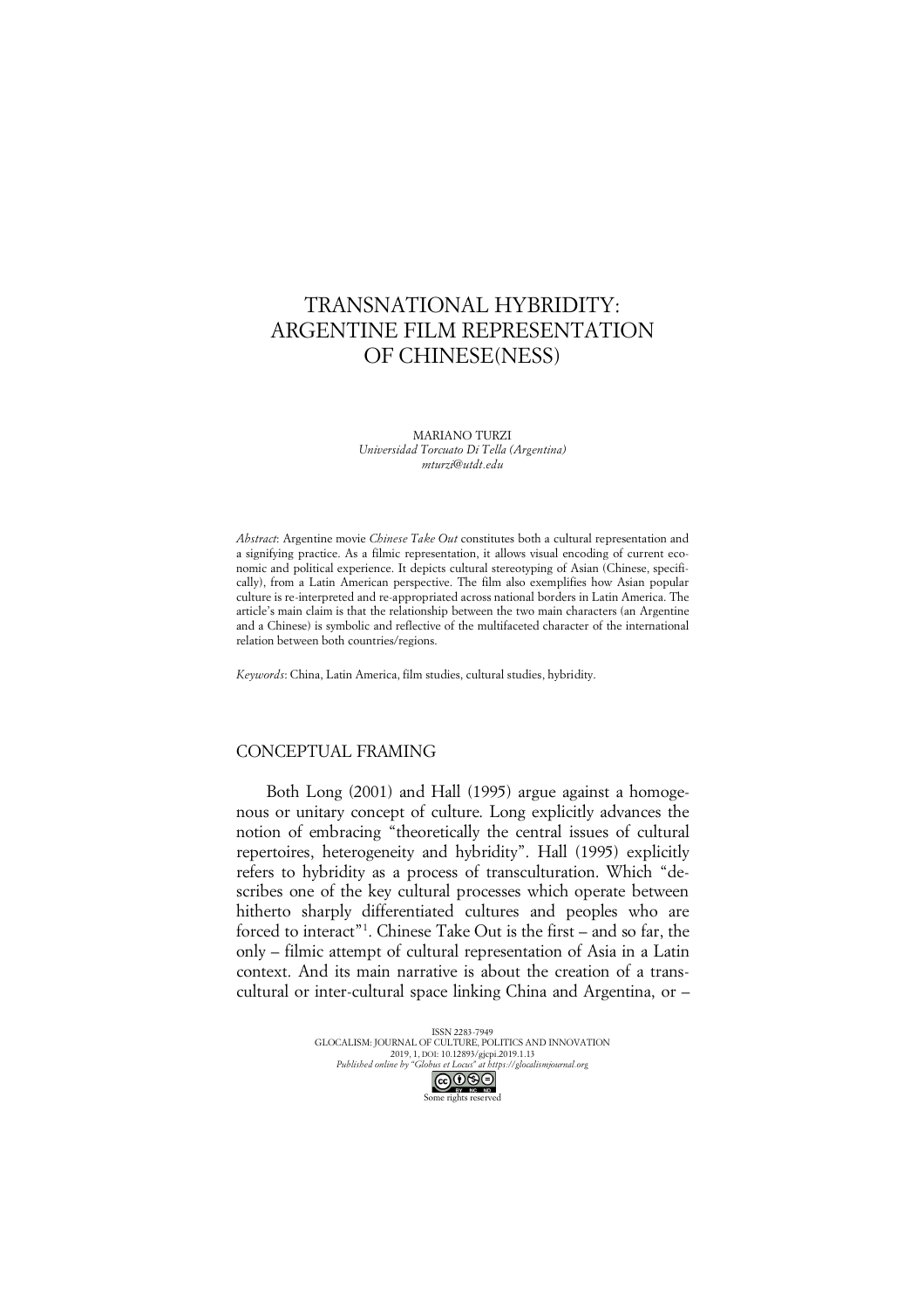more broadly – Asia and Latin America. The film constitutes a visual encoding of current economic and political experience. It depicts cultural stereotyping of Asian (Chinese, specifically), from a Latin American perspective and the bringing down of those simplistic descriptions of cultural traits. The relation between the main characters is in itself an expression of the fluidity and flexible dynamics of hybridity. We speak of hybridity and not heterogeneity because the latter involves multiple social and cultural forms within the same context. Hybridity, on the contrary, involves mixed end products that are results of combination or "cultural cross pollination". Hybridity creates new cultural identities, which is exactly what happens to the main characters: they are both transformed during and by the interaction with each other. Indeed, this essay's main argument and contribution is that Chines Take Out's depiction of this emerging trans*-*cultural space between China and Latin America is expressing a new vector of globalization leading to a re-conceptualization of culture in the line of what Hall has proposed: an unsettled, open, internally incoherent space "formed through the juxtaposition and copresence of different cultural forces and discourses, and their effects" (Hall 1995: 187-188).

# THE PLOT

*Chinese Take-Out* (original title in Spanish *Un cuento chino*, literal English translation "A Chinese tale") is a 2011 film that narrates the encounter between a stereotypical middle-class argentine – Roberto – and a Chinese national – Jun. Roberto is a bitter, lonely man. He feels the world around him has gone mad. In order to prove his point, he collects newspaper articles about bizarre news and grotesque mishaps originally prompted by a lack of meticulousness. An owner of a hardware store, he believes he has his life under control and is safe from surprises. This certainty is shattered when he sees Jun being thrown out of a moving taxi after

ISSN 2283-7949 GLOCALISM: JOURNAL OF CULTURE, POLITICS AND INNOVATION 2019, 1, DOI: 10.12893/gjcpi.2019.1.13 *Published online by "Globus et Locus" at https://glocalismjournal.org* Some rights reserved<br>Some rights reserved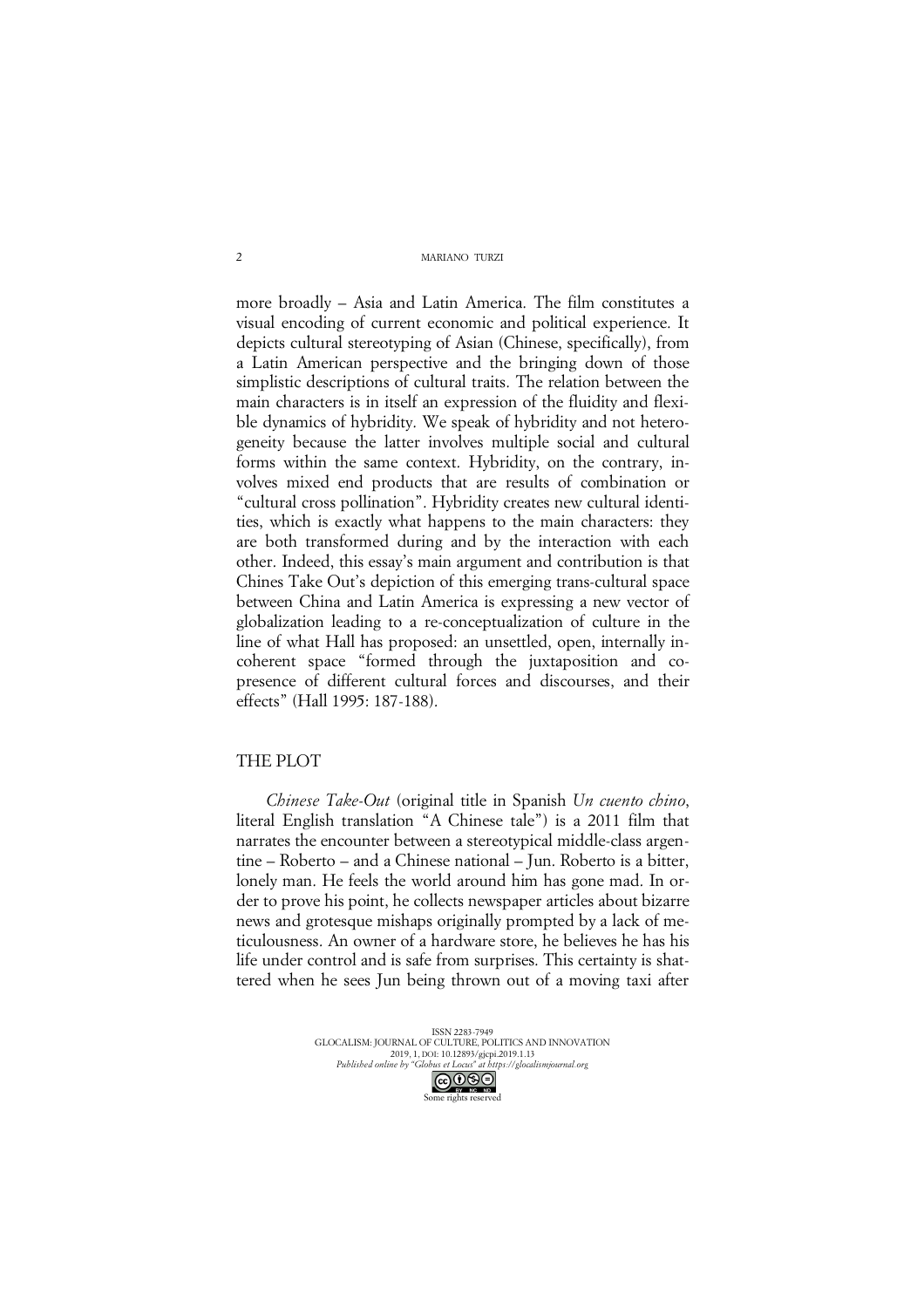being mugged. Roberto helps him and tries to put things right. Taking Jun in proves especially challenging because neither one speaks the other one's language. Roberto has a truncated romantic relation with Mari, a friend's sister in law. Jun's appearance makes them come together again. When, after ordering Chinese take-out, Roberto, Mari and Jun communicate through the Chinese delivery boy, Jun discloses to Roberto he came to Argentina to find his uncle. Roberto explains to Jun that he has become such a grumpy man because his worldview has been shattered by the Falklands war. Finally, Roberto opens up and shows Jun his collection to prove his point of the senselessness of the world around him. He points out the article about a Chinese girl who was killed by a cow that fell out of a moving aircraft. Jun breaks down and explains in tears the woman was his fiancée. The reason he had come to Argentina in the first place was to escape the tragedy that surrounded him in China. In the end, Jun finds his uncle and Roberto finds love with Mari.

### COINCIDENTIA OPPOSITORUM

The main theme and symbolic meaning of *Chinese Take-Out*  is complementary opposites. Both characters embody the *coincidentia oppositorum*. Right from the start the movie shows Jun's fiancée death scene in China and the camera takes a 180**°** rotation to show Roberto's hardware store in Argentina. This antipodal geographical nature of China and Argentina, Fucheng and Buenos Aires is a prelude to the Jun and Roberto personality opposition. This is what Mircea Eliade (1976) termed "the mythical pattern", also used by psychiatrist Carl Jung to express on the one hand a diametrical opposition of two figures and on the other the inescapable destiny to be reconciled at some time of reconciliation of opposites and unification of diversity. Interestingly, both Eliade and Jung use this principle to analyze man's deep dissatisfaction with his actual situation or what Malraux has termed "the human

> ISSN 2283-7949 GLOCALISM: JOURNAL OF CULTURE, POLITICS AND INNOVATION 2019, 1, DOI: 10.12893/gjcpi.2019.1.13 *Published online by "Globus et Locus" at https://glocalismjournal.org* Some rights reserved<br>Some rights reserved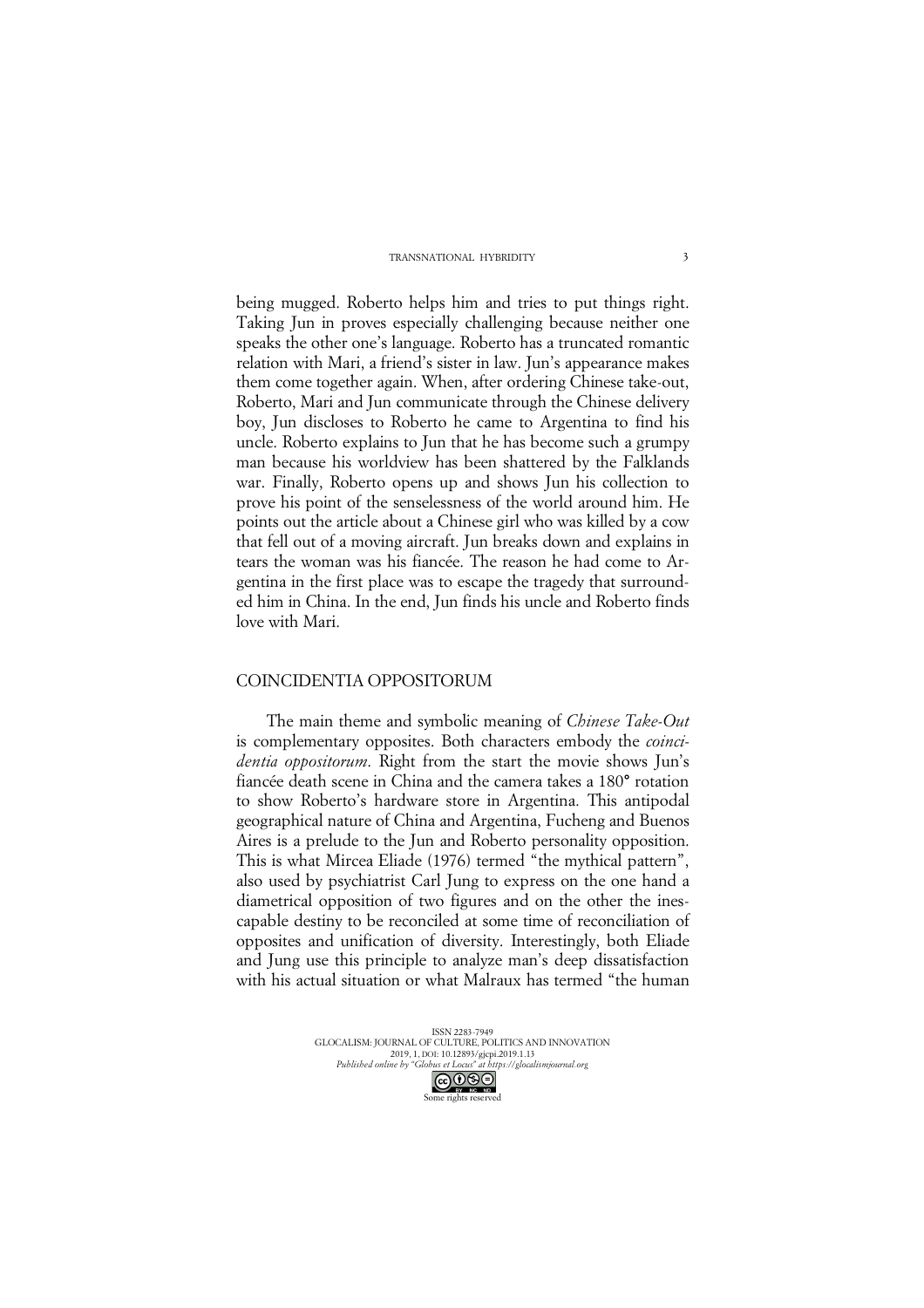condition". The mythical "fall" from Paradise creates a deep dissatisfaction in man, a feeling of being "torn and separate". Zygmunt Bauman argues that identities are set up as dichotomies*:* woman is the other of man, animal is the other of human, stranger is the other of native, abnormality the other of norm, deviation the other of law-abiding, illness the other of health, insanity the other of reason, lay public the other of the expert, foreigner the other of state subject, enemy the other of friend (Bauman 1991). Chinese Take-Out expresses this narrative and dynamic through Jun and Roberto.

The *oppositorum* part is clear in the characters' personality: Jun is young, open, naïve and energetic; whereas Roberto is a lonely, surly and much of a control freak. This is well stated from the beginning: Jun has his life centered on a love that ends tragically while Roberto has deliberately walled his feelings for Mari. But this apparent opposition is not limited to places and people. Food is also portrayed as an example of the antithetical nature of both characters. There are two scenes in which Roberto presents Jun with two quintessentially argentine dinners. The first one is when he serves his Chinese guest beef, blood sausage, bull testicles, liver, kidney and chitterlings. All traditional components of the argentine barbecue or *asado*, seem disgusting to Jun. Later on, Jun and Roberto are invited by Mari to dine on *puchero* or beef stew. Here, Jun is instructed to suck on the cow's bone marrow, as an argentine delicacy. This is all lost to the Chinese guest. The following day, Roberto Mari and Jun order Chinese take-out at Roberto's house. This is very symbolic, for it is the moment in which communication begins. Having Chinese take-out at an argentine house is an apt metaphor for bridging the divide, bringing down the otherness between Roberto and Jun. The film reconstructs thus the process of stereotyping. They both begin with their exaggerated and over-generalized beliefs over the other. And the stark contrast between the argentine and the Chinese meals and culinary habits is the best and more dramatic example. However, it is at this high point of *coincidentia oppositorum* that stereo-

> ISSN 2283-7949 GLOCALISM: JOURNAL OF CULTURE, POLITICS AND INNOVATION 2019, 1, DOI: 10.12893/gjcpi.2019.1.13 *Published online by "Globus et Locus" at https://glocalismjournal.org* Some rights reserved<br>Some rights reserved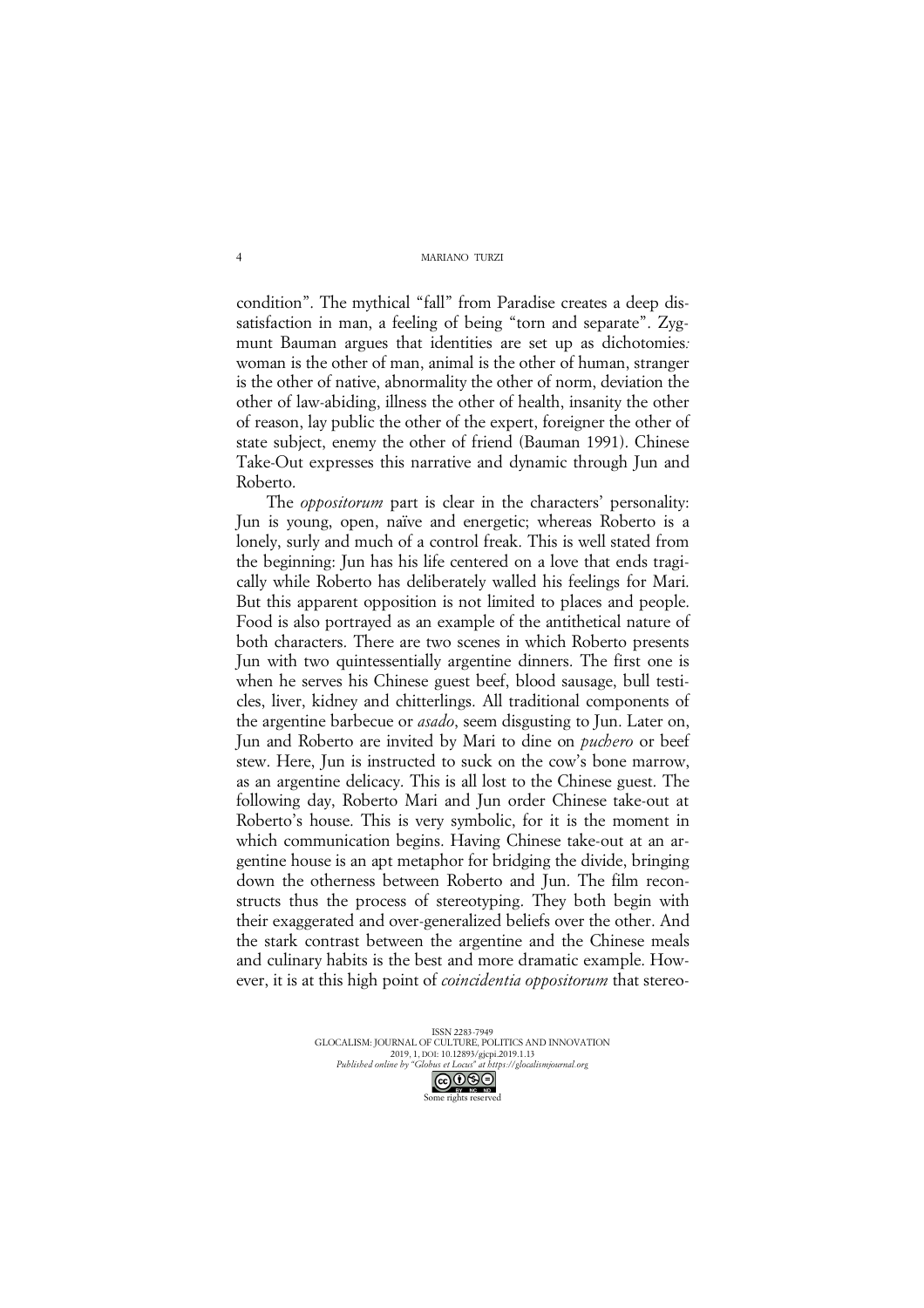typing ends and trans-cultural hybridity begins. Despite being a lighthearted dramedy, *Chinese Take-Out* carries a very potent criticism of the notion of identity. Roberto and Jun do not share rituals, language, gastronomic habits or patterns of behavior. All of these supposedly embody the contents that define the belonging to a certain cultural tradition, the contents that can rightfully claim to be representative of a given "cultural identity". The film constantly challenges this essentialist definition of identity.

Indeed, there is a common thread running through all the differences and similarities between the characters, their countries of origins, their customs and cultures: the cow. Following Saussure, the animal becomes throughout the entire movie a signifier with a different signified for Roberto and for Jun. For the latter it is a reminder of tragedy, whilst for the former comes in the way of opportunity, his way to Mari, to love. Jun notices this, and paints Mari's cow in Roberto's backyard wall as an invitation to conjure up his (Roberto and his own) fear. The movie opening and closing scene feature the cow. In the beginning, it is the animal that falls from the sky and kills Jun's bride, setting events in motion in China. In the end, Roberto is walking towards the Mari, who is milking her cow. The allegory to the expression "sacred cow" may seem too cliché or too obvious. It is, however, nevertheless very apt to convey meaning: both Jun and Roberto have structured their life in response to the sacred cow of love. Although their responses are diametrically opposed, they are nonetheless responses to deep personal psychological traumas. At a social level, the notions of similarity and difference are central to building national identity and achieving sense of social belonging. Identities have some element of exclusivity. Since it is a social operation (socially constructed, created by societies and elites or social groups), belonging is conditional upon the acceptance of some defined – individual or collective – other. *Chinese Take-Out* is an example of how Latin America is managing collective ideas about Chinese popular culture, about what is China – and Chinese people – like.

> ISSN 2283-7949 GLOCALISM: JOURNAL OF CULTURE, POLITICS AND INNOVATION 2019, 1, DOI: 10.12893/gjcpi.2019.1.13 *Published online by "Globus et Locus" at https://glocalismjournal.org* Some rights reserved<br>Some rights reserved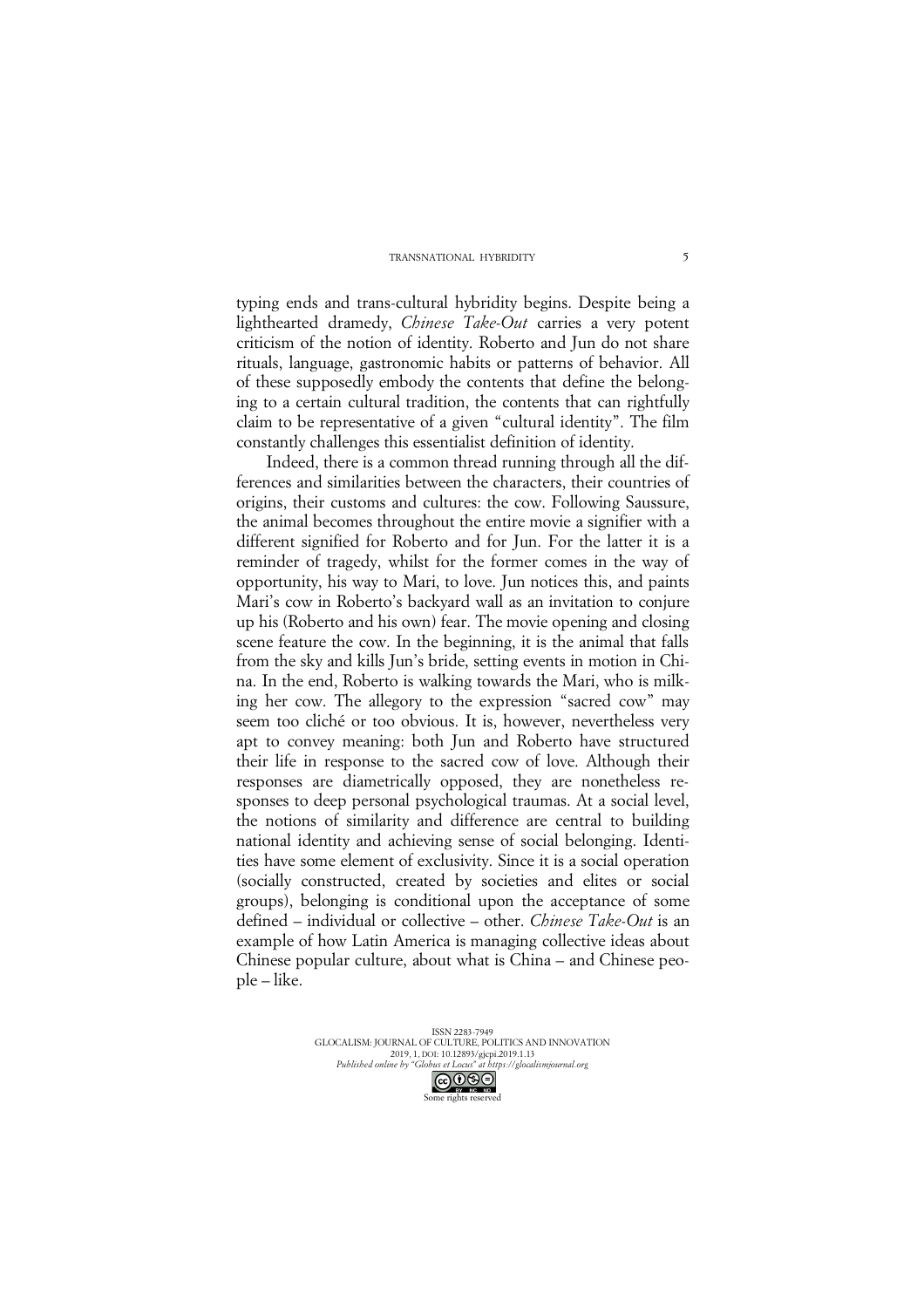The *oppositorum* component is very strong, for Chinese are perceived as different, outsiders. This is not to argue that they are perceived as an enemy or a threat. According to the Spring 2015 Global Attitudes Survey of the Pew Research Center, Latin America has a higher median favorable opinion of China than the global average (55 per cent over 53 per cent). The country with the least favorable perception of China is Mexico, with 43 per cent. Countries surveyed in the region all showed majoritarian rates of positive views: Argentina (53 per cent), Brazil (55 per cent), Venezuela (58 per cent), Peru (60 per cent) and Chile (66 per cent). Moreover, negative views on the Asian giant lower: Argentina (26 per cent), Brazil (36 per cent), Venezuela (33 per cent), Peru (22 per cent) and Chile (25 per cent). Latin America's perceptions of China are largely driven by economics, and the China-Latin America relationship has undergone dramatic changes recently. From 2000 to 2018, merchandise trade increased 18-fold, from \$12 billion to over \$270 billion. Between 1990 and 2009, China invested only \$7 billion total in Latin America. After 2010, China has invested between \$10 and \$14 billion per year in the region, with Brazil, Peru, and Venezuela as the largest recipients. Chinese trade and investment with Latin America are expected to grow even further into the future. At the first meeting of the China-Community of Latin American and Caribbean States (China-CELAC) forum in January 2015, Chinese President Xi Jinping announced a goal of \$500 billion in trade by 2019. China needs Latin American products, and Latin America needs Chinese capital and investment, particularly in infrastructure. In 2018, Bolivia, Chile, Uruguay, and Venezuela joined the *Belt and Road* U\$1 trillion Chinese infrastructure global investment initiative. China has replaced the United States as the top trade partner for Brazil, Chile, and Peru and surpassed Brazil as Uruguay's top trading partner.

At the societal level, Chinese immigration has increased with the general immigration trend. In Argentina there are almost 2,200,000 foreigners that represent 4.9 per cent of the national

> ISSN 2283-7949 GLOCALISM: JOURNAL OF CULTURE, POLITICS AND INNOVATION 2019, 1, DOI: 10.12893/gjcpi.2019.1.13 *Published online by "Globus et Locus" at https://glocalismjournal.org* Some rights reserved<br>Some rights reserved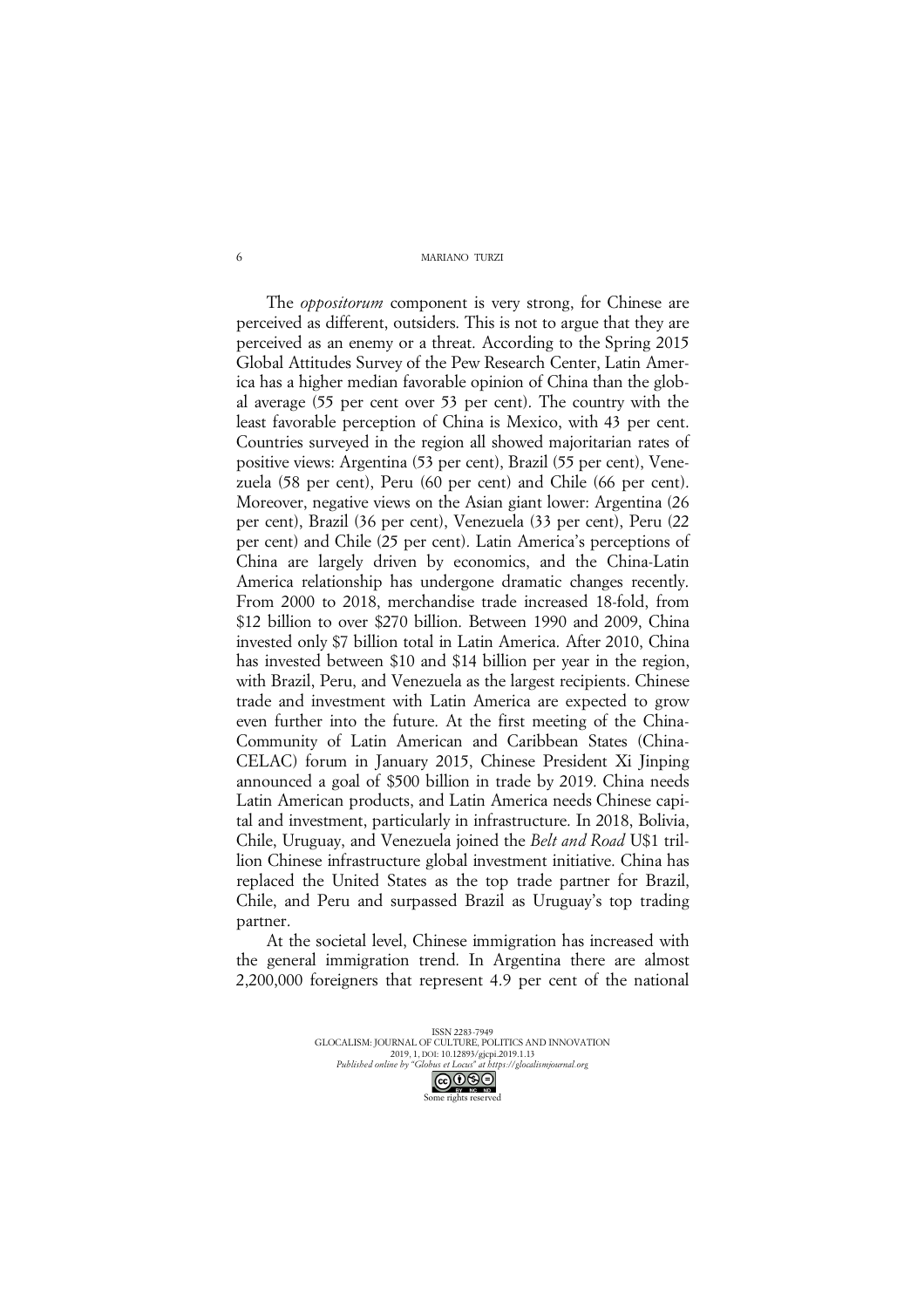population, according to the estimates of the United Nations (UN) for the year 2017. Registrations in 2017 by the Argentine National Migration Bureau (DNM) were mostly Paraguayans (60 thousand), Bolivians (40 thousand), Venezuelans (30 thousand), Peruvians (20 thousand), Colombians (16 thousand), Brazilians (8 thousand), Chileans (four thousand), Ecuadorians (3 thousand) and Uruguayan (3 thousand). The Chinese immigrant population comes in ninth place (2700), although it is the first country of origin for non-Latin American migrants. The great wave of Chinese immigration began in the 1990s and more than 80 per cent of migrants came from Fujian province. In the movie, Jun is from Fujian. In reality, the actor playing Jun was born in Taipei. The population of Fujian province is characterized by being an area of merchants specialized in merchandise trade activities. Although there are no updated and accurate official calculations, the combination of DNM and Chinese Embassy figures shows around 200,000 people of Chinese origin live in the country, including the young, second-generation born in Argentina from Chinese descent. With regards to their economic role, it is mainly in the supermarket business. The Argentine-Chinese Chamber of commerce estimates that there are around 12,000 Chinese supermarkets in Argentina, 92 per cent in Buenos Aires. The success of the business model rests on two advantages specific to Chinese migrants: owners of supermarkets have created collaborative networks that allow them to negotiate better prices with suppliers and – due to their culture – do not demand financing and pay cash at the time of delivery of the merchandise. This has allowed them to expand and consolidate a reputation for immediate payments and steady, bulk demand. The nexus between business and migration is clear: heads of families arrive little by little and spread the word to relatives, bringing their consanguineous people protected by the law. The family lives and works in the commerce, which are usually open holidays and non-working Sundays. The Chinese community is close knit and very supportive among its

> ISSN 2283-7949 GLOCALISM: JOURNAL OF CULTURE, POLITICS AND INNOVATION 2019, 1, DOI: 10.12893/gjcpi.2019.1.13 *Published online by "Globus et Locus" at https://glocalismjournal.org* Some rights reserved<br>Some rights reserved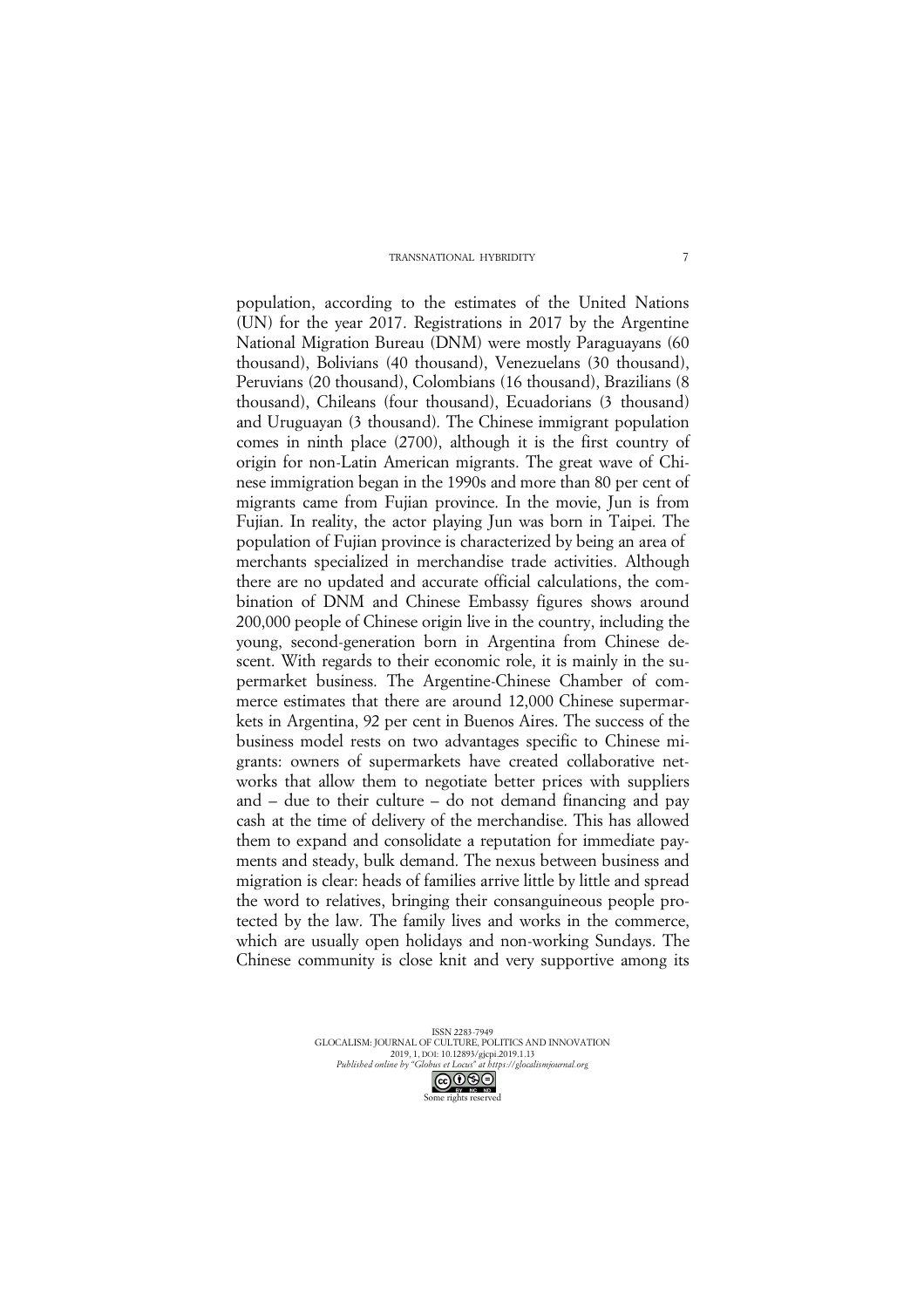members, very modest in their habits and very austere in their spending.

*Coincidentia oppositorum* is not just a category from psychology or anthropology, but it can be applied also to international politics. From the point of view of international relations, the ontological change in the structure of the world that the ascent of China represented since the beginning of the 2000's can be inscribed in this same narrative, in the past been buried under the irreconcilable oppositions of the Cold War. Chinese foreign policy, explicitly terms its engagement with the Latin American region in such terms as "mutual complementarity", "mutual benefit" and "win-win". In the process mutual of (re)discovery characters (Roberto and Jun), actors (China and Latin America) and structures (world order) are all transformed.

The *coincidentia* inherent to the *oppositorum* is the theme running throughout the entire movie. Just as Roberto and Jun will go through the journey from opposition to complementation, so has China and Latin America been increasingly engaged economically, politically and – more importantly – culturally. Paradoxically, it is only in the juxtaposition of these two characters from antipodal geographies and apparently antithetical temperaments that the true essence of each other comes to full realization. We can only fully discover Jun through his opposition with Roberto. We can only truly understand Roberto when he opens up with Jun. It is only at that critical encounter of both characters that seem so opposite that we come to have a full picture of each other. Roberto's obsession with turning off the lights exactly at 11:00 PM is because that is the time when he went to bed when he came home from the Falklands/Malvinas war only to find his father dead. Indeed, Roberto collects uncanny stories from around the world, and watches planes take off and land as a recreational activity. One of this news is precisely Jun's story. Jun's desperate quest to find his uncle was the result of the traumatic experience of having his fiancée killed and the unbearable constant reminder China became for him. They not just complement each other but com-

> ISSN 2283-7949 GLOCALISM: JOURNAL OF CULTURE, POLITICS AND INNOVATION 2019, 1, DOI: 10.12893/gjcpi.2019.1.13 *Published online by "Globus et Locus" at https://glocalismjournal.org* Some rights reserved<br>Some rights reserved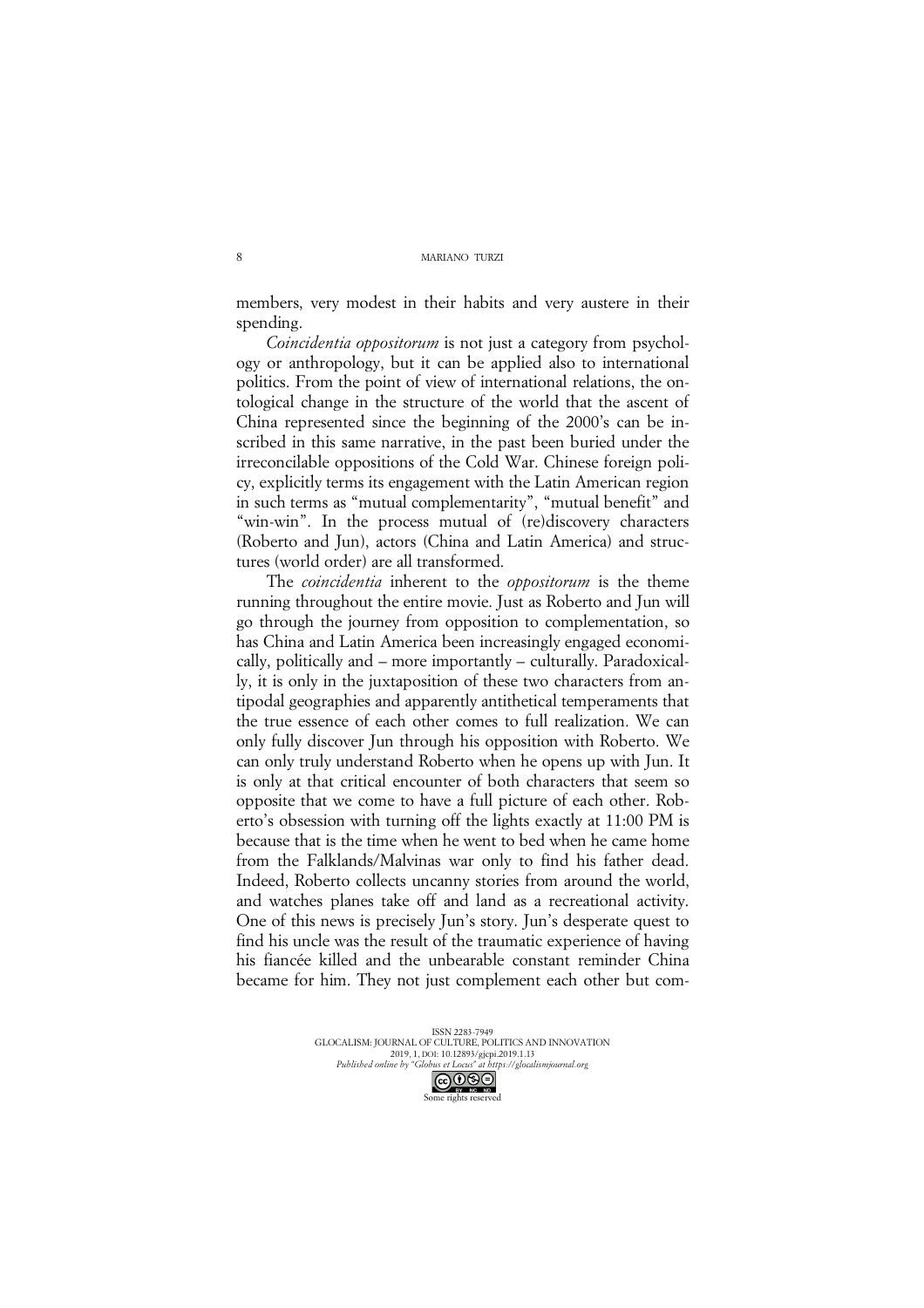plete each other life stories/journeys. Jun gets closure on his tragically curtailed marriage attempt and Roberto gets openness to love. Jun leaves behind his death-marked life, while Roberto advances – literally, in the final scene – to a new life next to Mari. None of this would have been possible without the intervention of the other. Again, viewed from the lens of global economics and international politics, *Chinese Take-Out* can be read as metaphorical of the deeper dynamics taking place at the international-level between China and Latin America. In the last decade and a half, the region has experienced with new possibilities in governance and development thanks to the buoying demand for primary products coming from China. This allowed a series of progressive governments to expand social and political rights to include a dearth of socioeconomic and sexual minorities. This expanded not only material coverage (who gets protected) and benefits (how much do they get), but it also redefined the justification for this expansion (who is worthy and why). It is this transformation that led each country in the region to recreate its own identity as a collective. China is also helping Latin American countries to exorcise its own (social) fears: poverty and underdevelopment.

## IDENTITY

There are many explanations for the construction of identity. Althusser (1971) posits the notion that subjects are "culturally interpellated", hailed as subjects by being addressed as the occupants of certain positions or roles. Hall (1995) also defines identities as "the names we give to the different ways we are positioned by, and position ourselves in, the narratives off the past". *Chinese Take-Out* could also be analyzed through the psychological perspectives on the building of identity. In a very Freudian sense, both characters go through a mutually reinforcing psychological process in which they both assimilate aspects of each other and are thus transformed. Chinese Take-Out resembles Mexican writ-

> ISSN 2283-7949 GLOCALISM: JOURNAL OF CULTURE, POLITICS AND INNOVATION 2019, 1, DOI: 10.12893/gjcpi.2019.1.13 *Published online by "Globus et Locus" at https://glocalismjournal.org* Some rights reserved<br>Some rights reserved

 $\overline{9}$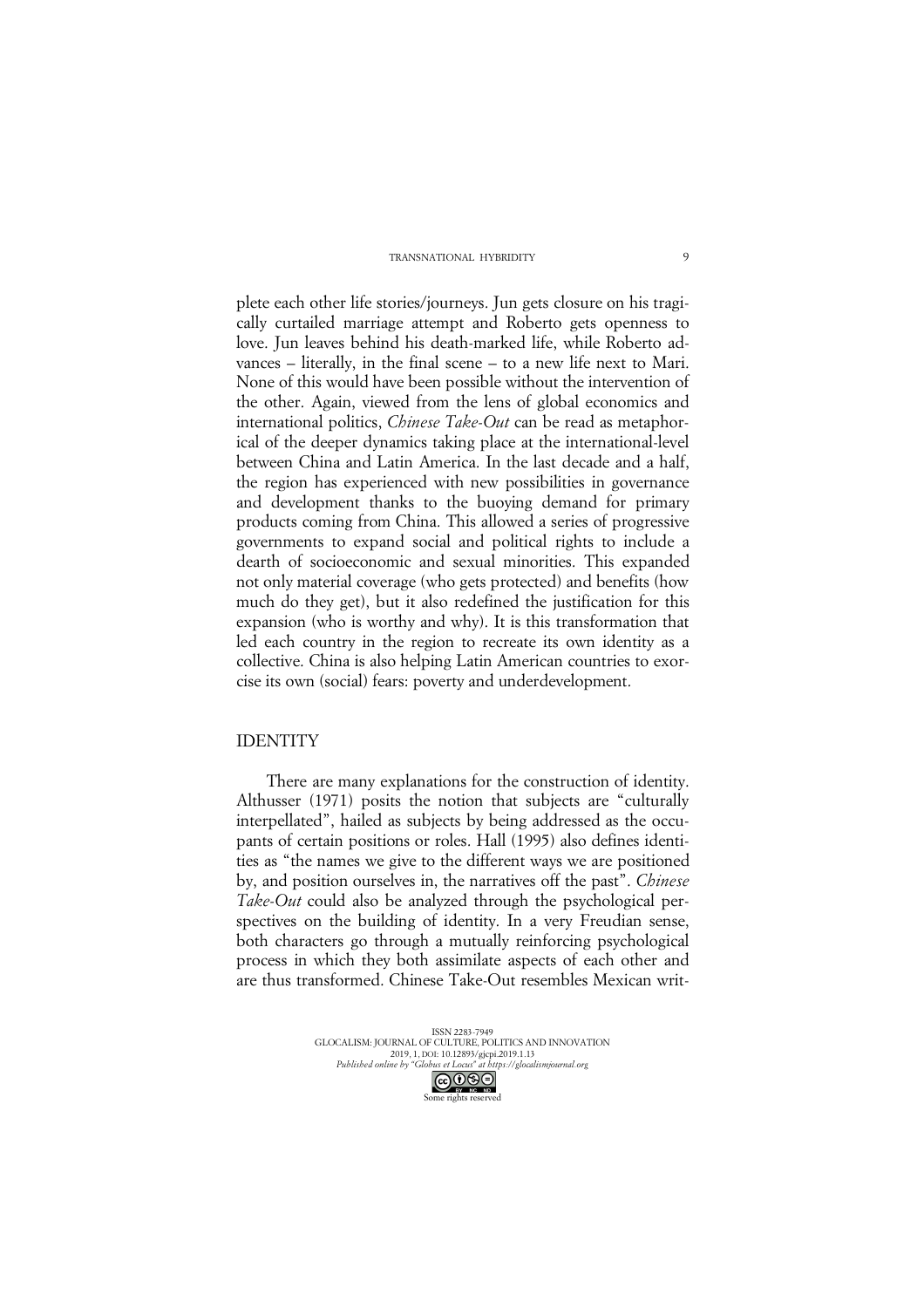er Carlos Fuentes' novel *Change of Skin*, in which the theme explored is the mixed composition and fluidity of the identities of four individuals and two couples against the background of a modern Mexico unable to "define" its identity. The film becomes in this way a popular cultural reflection political and economic dynamics at play in the Sino-Latin American relation. In the decade and a half since the new millennium, Chinese international demand and Latin American supply have mutually transformed each other's economies and politics.

Thus, social identities are created through ongoing social interaction with other people and subsequent self-reflection about who we think we are according to these social exchanges. International social identity would hence be produced through agreement, disagreement, and negotiation with other (foreign) people. We adjust our own behavior and self-image based upon these interactions and (self)reflection about these interactions. Since the 1980s a growing corpus of literature has debated questions about the relation between the hegemony of Western discourses and the formation of colonial and postcolonial subjects and identities. In *Chinese Take-Out*, the basic insight is analogous: the construction of hybrid intersubjectivity, traversed by the superimposition of conflicting languages and cultures. *Chinese Take-Out* goes beyond stereotypical self-perception and other-perception. It attempts to build identity – personal and collective – forward, conceiving not in terms of a few shared defining traits. This allows for both Roberto and Jun to be perceived as legitimately choosing and constructing a personal identity, reflective of the broader metaphorical theme of the collective identity of the China-Latin America relation. This is why – despite the existing political and economic asymmetries – it is not easily reducible to the "identities" that can be picked up from the existing conceptual international relations arsenal. These identities are labels such as "neocolonialism", "neo-extractivism" or "soft imperialism". Jun and Roberto's story is a popular culture symbolization of the possibility of viewing things "from the place of the other", on the basis of an acknowl-

> ISSN 2283-7949 GLOCALISM: JOURNAL OF CULTURE, POLITICS AND INNOVATION 2019, 1, DOI: 10.12893/gjcpi.2019.1.13 *Published online by "Globus et Locus" at https://glocalismjournal.org* Some rights reserved<br>Some rights reserved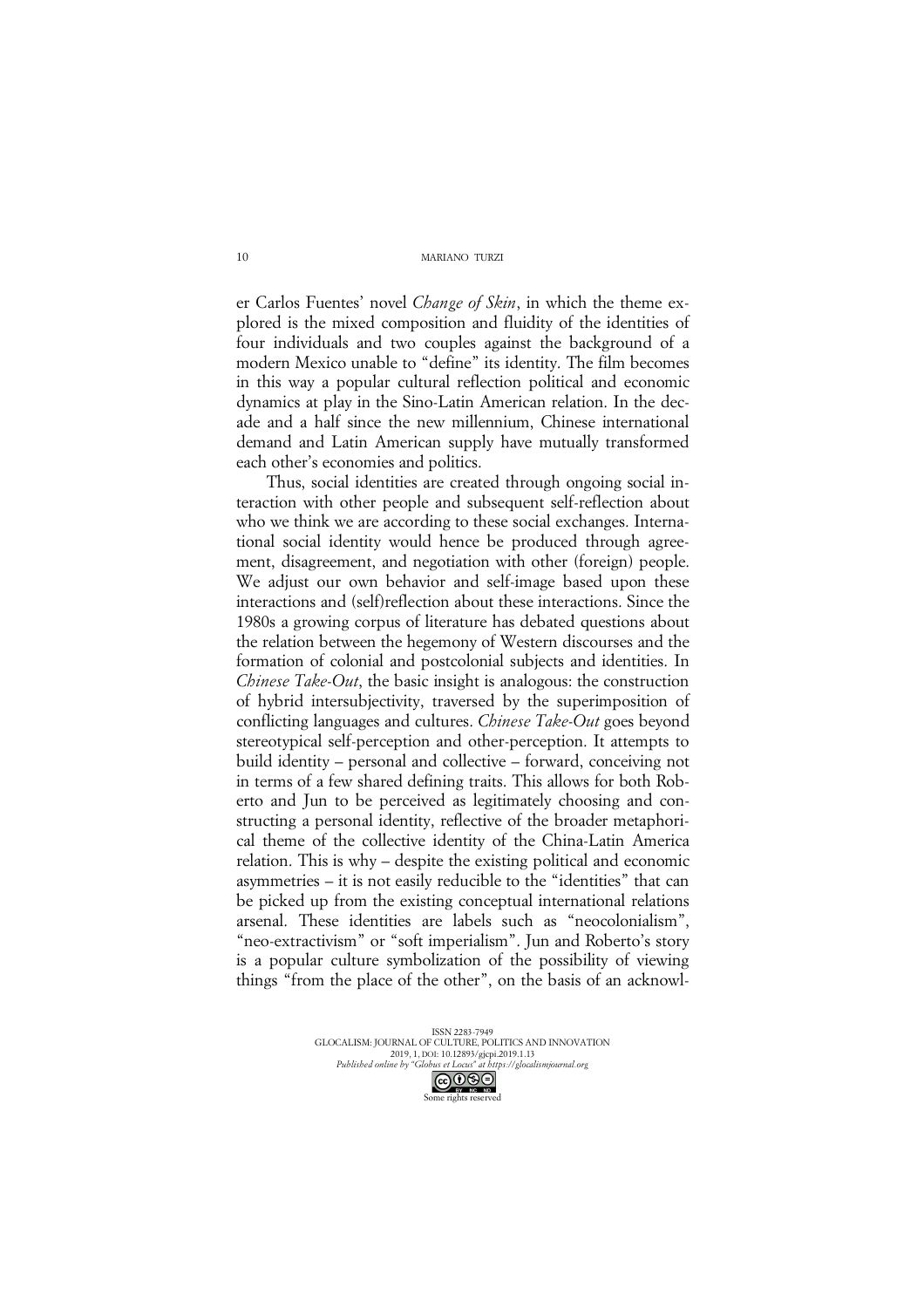edgement both of the uniqueness of that place and of its similarity to one's own.

So, if we have already established the validity of the main premise of this essay (which is that *Chinese Take-Out* is symbolic and metaphorical of broader international dynamics) then the question becomes: who is interpellating whom? What is the nature of the interpellation that is taking place between China (as an example of Asian popular culture) and Argentina (an example of Latin American perception and adoption)? Cinematic representation models cultural identity, reflecting and defining otherness. Despite taking the Latin American point of view, *Chinese Take-Out* avoids portraying positively or negatively, or judging Chinese culture against the European, white heritage that is so predominant in in the argentine cultural matrix. The film boldly questions the natural assumption to present plurality as a problem. This is a subtle but clear critique of the presumption that the "normal" state of affairs is a homogeneous and unitary identity, individual or collective, conceptualized in essentialist terms. This is a novelty in film studies in Latin America, and to a lesser extent an interesting research agenda for cultural studies more broadly. There is a very illustrative early scene in *Chinese Take-Out* in which Roberto takes Jun to the police station in order to seek some public authority to take care of him. The officer in charge takes notes and describes Jun as "an oriental". This contrasts wildly with the scene at the Buenos Aires Chinatown, in which Roberto asks ethnic Chinese to translate for him in order to communicate with Jun and the man that he picks speaks Cantonese while Jun only Mandarin, before insulting Roberto in perfect Spanish.

As in Edward Said's *Orientalism* (1978), the movie reflects the construction of the "other". However, the explanatory variable is not colonial or imperial imposition. This would imply a divided subject, caught up in a clash of contradictory discourses, one "native" and one imperial or colonial. The conflicting component is not the result of a power operation – a vertical political North-South divide – but rather a horizontal East-West division.

ISSN 2283-7949 GLOCALISM: JOURNAL OF CULTURE, POLITICS AND INNOVATION 2019, 1, DOI: 10.12893/gjcpi.2019.1.13 *Published online by "Globus et Locus" at https://glocalismjournal.org* Some rights reserved<br>Some rights reserved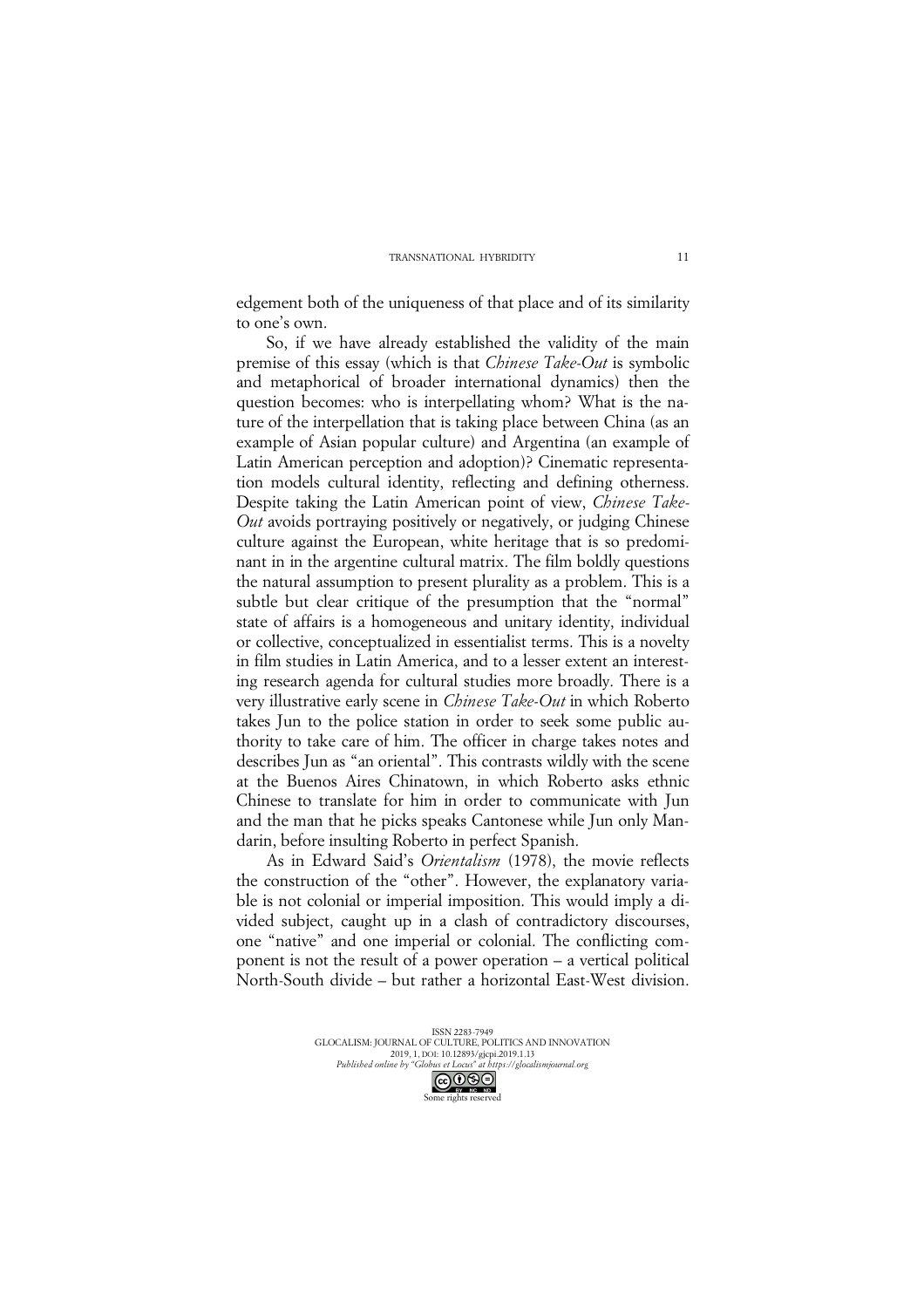The intersubjectivity, is created not by top-down imposition but rather by a peer-to-peer impossibility. The familiar take on the mystical, mysterious East as the locus of rejuvenation for the jaded West exists, but transformation now works both ways. There is an essential difficulty to connect – due to the lack of a common language – and to understand each other – for lack of agreement on the most basic daily customs, from toilet use to food tastes. And yet, they find themselves tangled together, unavoidably tied to each other and affecting each other's destiny deeply. What *Chinese Take-Out* symbolizes is a rather more fluid construction, through the transnational interaction between Asian and Latin American popular cultures, symbolized in the figures of Roberto and Jun.

It is not only hybridity, but also horizontal hybridity. The formation of this cross-border identity follows – in the cultural realm – the same pattern trade and investment are following in the economic dimension: a move away from a model of unidirectional international relations linking advanced countries to developing countries and into emerging-emerging linkages. The latter produce innovative hybrid policies that depart from the rigidly hierarchical consensus of the neoliberal values of finance capitalism that inform the current structure and content of the dominant narrative on globalization. The relation between China and Latin America opens a horizontal "third space" (Gutierrez, Baquedano-López, Tejeda 1999) of cultural hybridity made possible by the increasing importance of horizontal, "Third World" international relations. South-South trade has outperformed both world trade and South-North trade. South-South trade in goods had a 25 per cent share of global trade in 2015, up from 10 per cent in 1990. Developing economies accounted for almost half of the world's merchandise exports in 2014 compared to less than a third in 2000. China alone accounted for 21 per cent of exports and 27 per cent of imports of all South-South trade. Foreign direct investment flows to developing economies reached a record high of US\$681 billion in 2014, constituting 55 per cent of world financial

> ISSN 2283-7949 GLOCALISM: JOURNAL OF CULTURE, POLITICS AND INNOVATION 2019, 1, DOI: 10.12893/gjcpi.2019.1.13 *Published online by "Globus et Locus" at https://glocalismjournal.org* Some rights reserved<br>Some rights reserved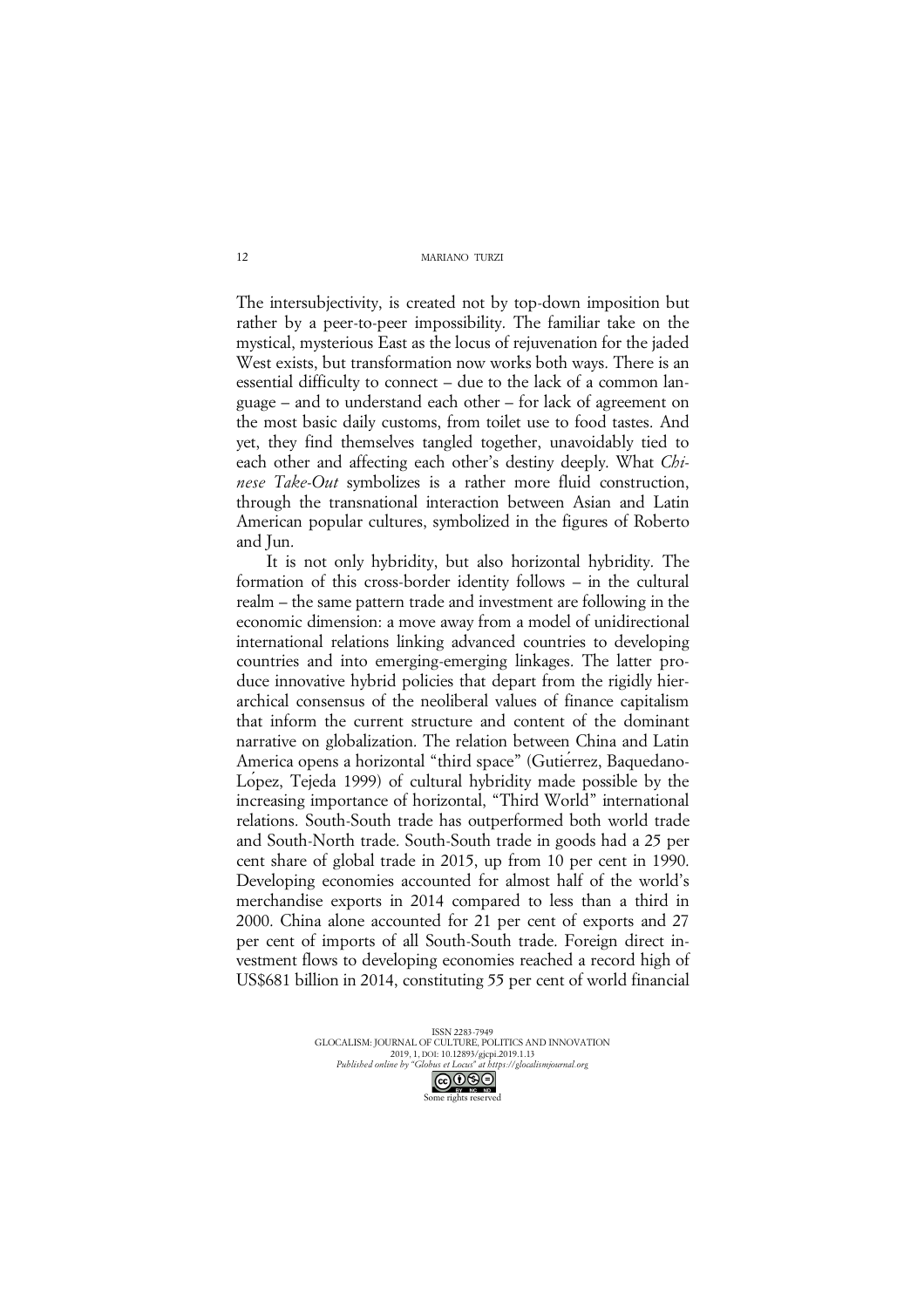flows, climbing from less than 20 percent in 2000. International Monetary Fund data show that the total GDP of emerging or middle-income countries was around US\$24.7 trillion, while that of advanced or high-income countries was around \$52.8 trillion in 2014. United Nations Conference on Trade and Development (UNCTAD) figures show that the economic growth rate of the advanced countries between 2008-2014 was 0.6 per cent, while for the middle-income economies was 5.0 per cent. This "rise of the rest" is the material underpinning of the combination of different cultural ingredients and repertoires, social forms

There are two very important scenes in which the Chinese Embassy appears. This is important because it introduces a clear difference between Jun as a Chinese person and the diplomatic see as the Chinese state*.* Although for Fenton (2003) the concept of nation refers to descent and culture to communities with a state or state-like political form. There is a clear separation or difference between China as a polity and the Chinese as a community*.* This is a critical difference when constructing otherness, especially with regards to a (foreign) national identity or collective*.* In the first one, the officers are very kind, receive Roberto, listen to Jun's tribulations and promise to take care of it. They even hand Roberto their personal card and guarantee they are at his entire disposal. In the second Embassy scene, however, a much more flustered Roberto – this time without Jun – is kept waiting until finally he interrupts the consular officers. After a heated argument, an unfriendly, towering Chinese security officer evicts him. Both scenes are reflective of two very different stages in the China-Latin America relations. The first one is the decade 2000-2010, in which an outward-oriented foreign policy meant China was an unconditional, open-checkbook friend, which came to the region with trade and investment opportunities. After the 2009 financial crisis, China concentrated more on the domestic market, and after 2014 became more assertive in its foreign policy goals and strategies. The second Embassy scene shows another vector in the construction of identity: the political one. *Chinese Take-Out* creates the

> ISSN 2283-7949 GLOCALISM: JOURNAL OF CULTURE, POLITICS AND INNOVATION 2019, 1, DOI: 10.12893/gjcpi.2019.1.13 *Published online by "Globus et Locus" at https://glocalismjournal.org* Some rights reserved<br>Some rights reserved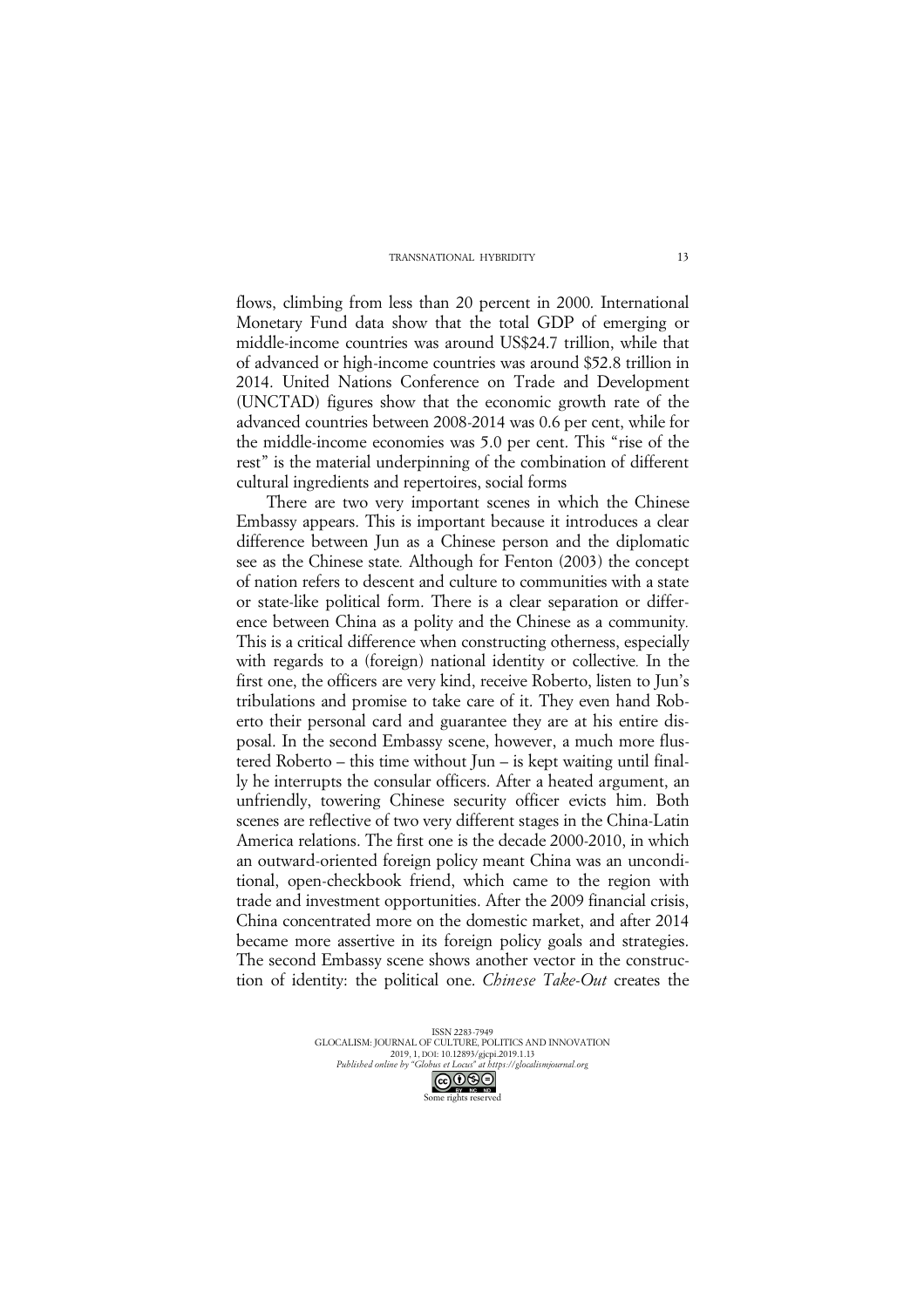cultural interpellation under an inter-subject matrix, with two members of two different societies; it deliberately leaves out the power component. This only appears when Nation-States come into the picture. With states, power becomes the dominant organizing factor in the construction of identity. This is the reason why the Argentine police officer dismissively refers to Jun as "an oriental" or why the Chinese Embassy's bouncer kicks out Roberto. The two characters are exactly the same: security officers that enforce the previously defined (created) categories of insiders and outsiders. At the Embassy, Roberto is as much an outsider as Jun is at the police station. This is why we have left out Chinese governmental initiatives to shape perception, the deliberate attempts to leverage political, media, and educational people-to-people exchanges to create a narrative about China. In Latin America, this has come mainly by the support of China-friendly media outlets that can portray China as a reliable partner and support China's foreign policy positions and objectives in the region. Another way is the 39 Confucius Institutes currently operating in the region, coupled with the 11 Confucius Classrooms serving over 50,000 students and involving more than 8 million people in cultural activities as of late 2018. Since 2015, the Chinese government has provided training to over 90 regional teachers, 80 Latin American journalists, and 300 young Latin American political leaders. By 2017, approximately 2,200 Latin Americans studied at Chinese universities, although it is hard to quantify the exact total supported by the Chinese government for absence of data reliable compilation.

The powerful message behind *Chinese Take-Out* is that horizontal relations – as opposed to relations between states or between state and society – can reify the bonds of solidarity and redefine the boundaries of identity beyond (and better) than the narrow reach and interests of nation states. Both the Argentine state – in the figure of the police officer – and the Chinese State – inasmuch as exemplified by the Embassy's personnel – have much more limited notions of identity. The vertical cannot capture the

> ISSN 2283-7949 GLOCALISM: JOURNAL OF CULTURE, POLITICS AND INNOVATION 2019, 1, DOI: 10.12893/gjcpi.2019.1.13 *Published online by "Globus et Locus" at https://glocalismjournal.org* Some rights reserved<br>Some rights reserved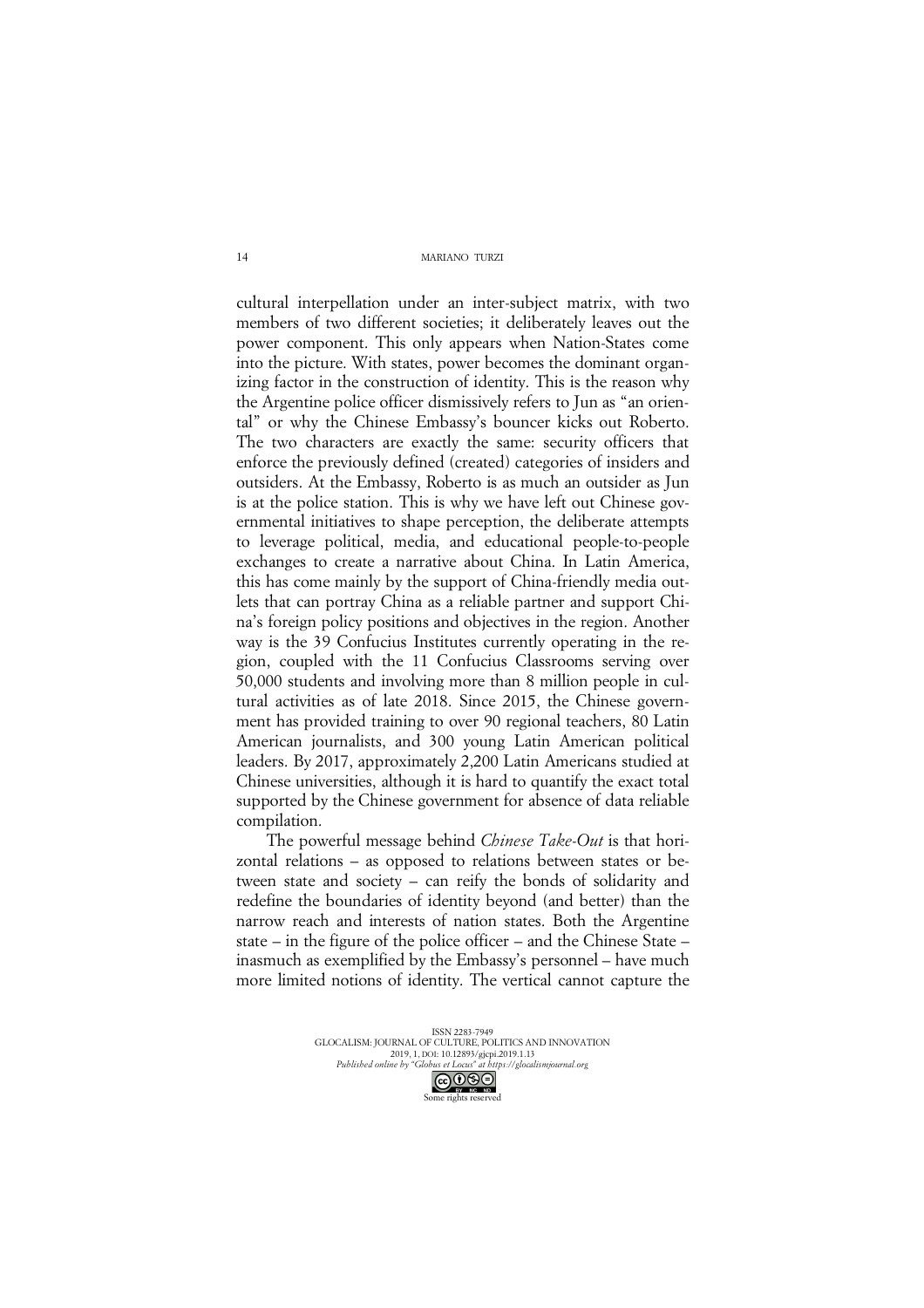horizontal; organized hierarchical power cannot perceive what happens at the communal – with its double meaning of commoners and community; hegemony versus hybridity. Political Identity demands a rigid conceptualization, which can capture what grants unity and uniqueness to an entity (the State), for it functions as the cultural substrate that justifies the uses and abuses of state power. Indeed, a condition for the very existence of the Nation-State is the exclusive definitional monopoly of an absolute, "coherent", "pure" and "homogeneous" sense of identity; in which diversity or plurality are not easily – or at all – tolerated. The Argentine State has historically bore this genocidal mark from its origins, becoming manifest in the nineteenth century with the massacre of the indigenous peoples and afro-descendants, all the way into the 1970's and the leftist guerrilla youth. Territorially reductive polarizations have usually bred intolerance and violence

# **CONCLUSION**

There are very few trans-national exercises on cultural representation between Asia and Latin America. *Chinese Take-Out*  exemplifies this by using China and Argentina. Even more, in the process of portraying a *coincidentia oppositorum* in the main characters, it successfully dilutes and crosses all kinds of conceptual, cultural and other(ness) border lines. Such forms of horizontal hybridization have not yet, perhaps, become the rule, but they are far from being the exception either. The metaphorical representation of a new vector in international relations is also a novelty that has not been seen before in Latin American or Asian cinematic production.

The *coincidentia oppositorum* dynamic which structures the narrative of the film is symbolic of the China-Argentina relation; itself a specific case study that must be expanded to the Latin American region and to other cases of China's contemporary global reach. The cultural politics of local representation and op-

> ISSN 2283-7949 GLOCALISM: JOURNAL OF CULTURE, POLITICS AND INNOVATION 2019, 1, DOI: 10.12893/gjcpi.2019.1.13 *Published online by "Globus et Locus" at https://glocalismjournal.org* Some rights reserved<br>Some rights reserved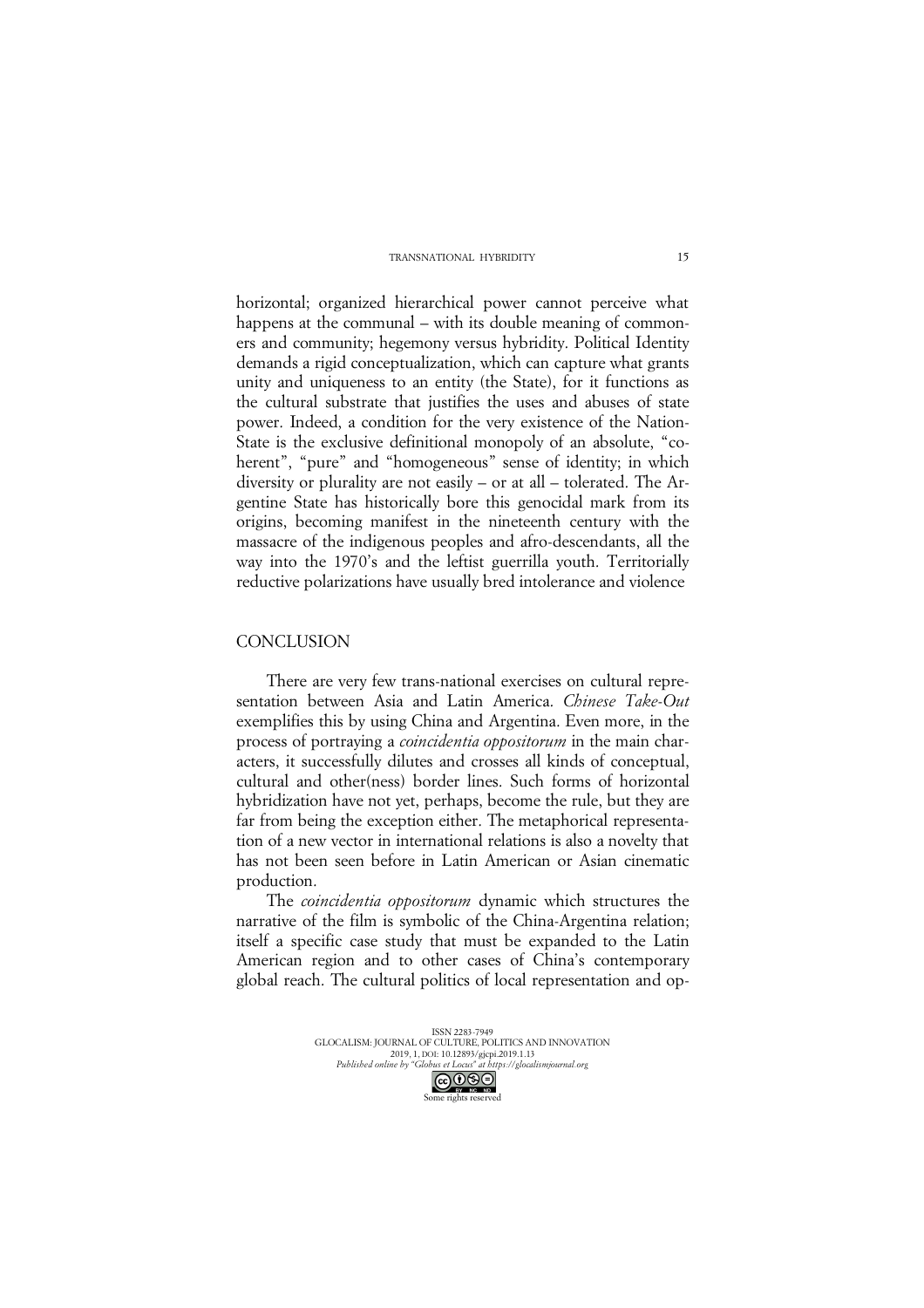positional discourse in the film opens up a fruitful, novel avenue for future research through the hybridization of societies in the context of XXI-century globalization.

### **NOTES**

<sup>1</sup> For Hall, the culture that evolves in the context of a transculturation processes is "the result of some never-completed, complex process of combining elements from different cultural repertoires to form 'new' cultures which are related to but which are not exactly like any of the originals" (Hall 1995: 193).

### **REFERENCES**

R. Barthes (1977), *Image, Music, Text* (Glasgow: Fontana).

Z. Bauman (1993), *Modernity and ambivalence* (Cambridge: Polity Press).

W.C. Beane, W.G. Doty (1976), *Myths, Rites, Symbols: A Mircea Eliade Reader* (New York: Harper Colophon).

P. Bourdieu (1984), *Distinction: A Social Critique of the Judgment of Taste* (Cambridge: Harvard University Press).

P. Bourdieu, L. Wacquant (1996), *An Invitation to Reflexive Sociology* (Cambridge: Polity Press).

N. Elias [1939] (1968), *The Civilizing Process: Sociogenetic and Psychogenetic Investigations* (Oxford: Blackwell).

M. Foucault [1966] (1974), *The Order of Things: An Archaeology of the Human Sciences* (London: Routledge).

C. Fuentes (1991), *Cambio de Piel* (Barcelona: Seix Barral).

A. Giddens (1984), *The Constitution of Society. Outline of the Theory of Structuration* (Cambridge: Polity Press).

J. Goytisolo [1966] (2001), *Señas de Identidad* (Mexico: Mejores Novelas en Castellano del Siglo Joaquín Mortiz).

Y. Gu (1996), *The changing modes of discourse in a changing China*, plenary address, 1996 International Conference on Knowledge and Discourse, Hong Kong, Beijing Foreign Studies University, unpublished manuscript.

S. Hall (1995), *New cultures for old*, in D. Massey, P. Jess (eds.), *A place in the world? Places, cultures and globalization* (Oxford: Oxford University Press), pp. 176-214.

S. Hall (2013), *Representation: Cultural Representations and Signifying Practices* (London: Sage).

G. Herbert Mead (1934), *Mind Self and Society from the Standpoint of a Social Behaviorist* (Chicago: University of Chicago Press).

> ISSN 2283-7949 GLOCALISM: JOURNAL OF CULTURE, POLITICS AND INNOVATION 2019, 1, DOI: 10.12893/gjcpi.2019.1.13 *Published online by "Globus et Locus" at https://glocalismjournal.org*

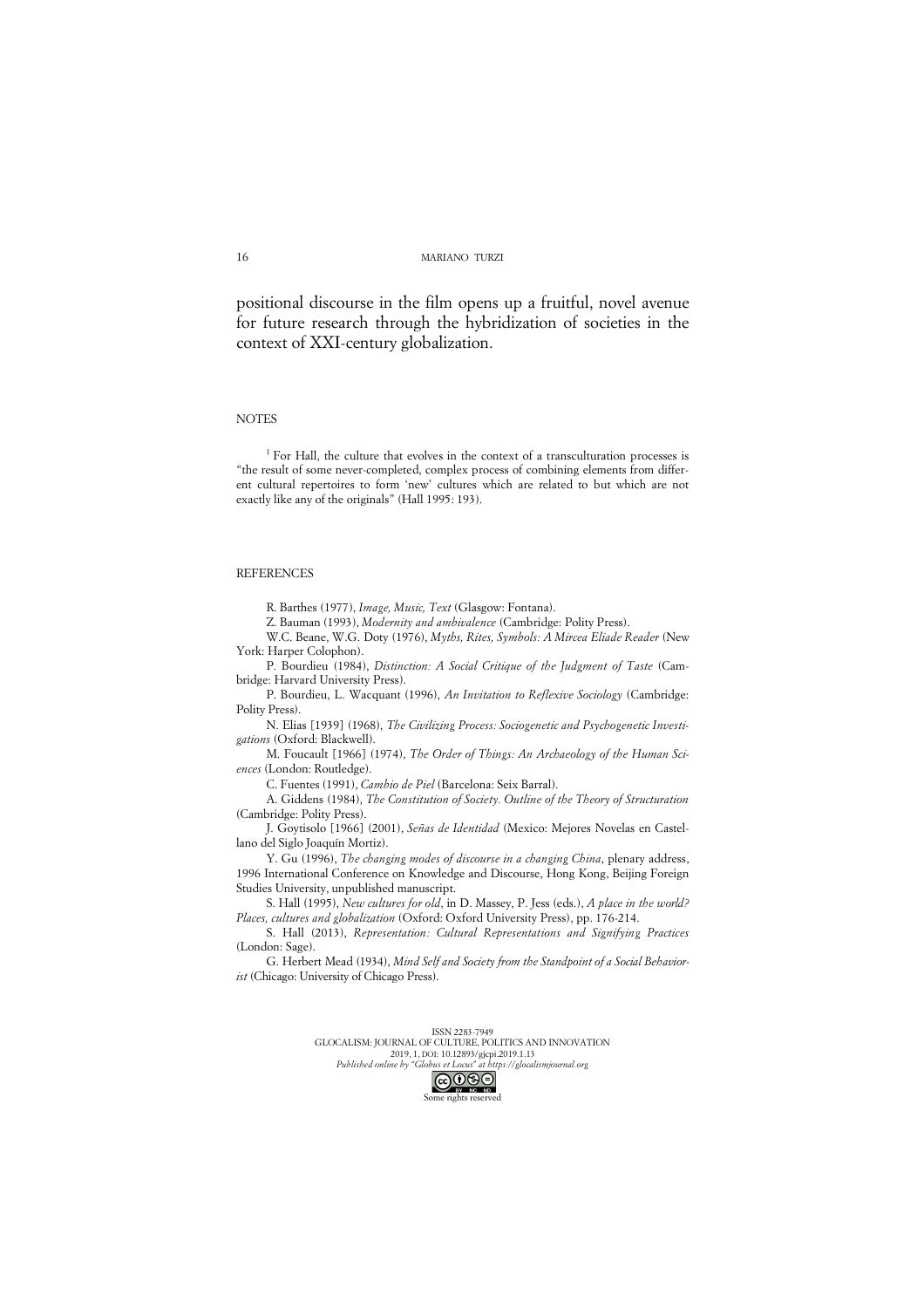D. Horowitz (1996), *Trans-nationalism as a theoretical framework for studying the Palestinian citizens of Israel*, in S. Ossetsky-Lazar (ed.), *The Jewish-Arab Relations in the State of Israel* (Givat Haviva: Jewish-Arab Center for Peace).

G. Kress, T. van Leeuwen (1996), *Reading Images: The Grammar of Visual Design* (London: Routledge).

G. Lakoff, M. Johnson (1980), *Metaphors We Live By* (Chicago: University of Chicago Press).

H.D. Lasswell (1927), *The theory of political propaganda*, in "American Political Science Review", 21, 3.

H.D. Lasswell (1941), *World attention survey*, in "Public Opinion Quarterly", 5, 3. J.L. Lemke (1995), *Textual Politics: Discourse and Social Dynamics* (London: Taylor & Francis).

N. Long (2001), *Development sociology: Actor perspectives* (London: Routledge).

V. Mansfield, M. Speigelman (1991), *The opposites in Quantum Physics and Jungian Psychology*, in "Journal of Analytical Psychology", 36.

M. Merleau-Ponty [1945] (1962), *Phenomenology of Perception* (London: Routledge & Kegan Paul).

H. Tajfel (ed.) (1982), *Social Identity and Intergroup Relations* (Cambridge: Cambridge University Press).

T.A. van Dijk (1993), *Elite Discourse and Racism* (Newbury Park: Sage).

T. van Leeuwen, C. Jewitt (2001), *Handbook of Visual Analysis* (London: Sage).

ISSN 2283-7949 GLOCALISM: JOURNAL OF CULTURE, POLITICS AND INNOVATION 2019, 1, DOI: 10.12893/gjcpi.2019.1.13 *Published online by "Globus et Locus" at https://glocalismjournal.org*